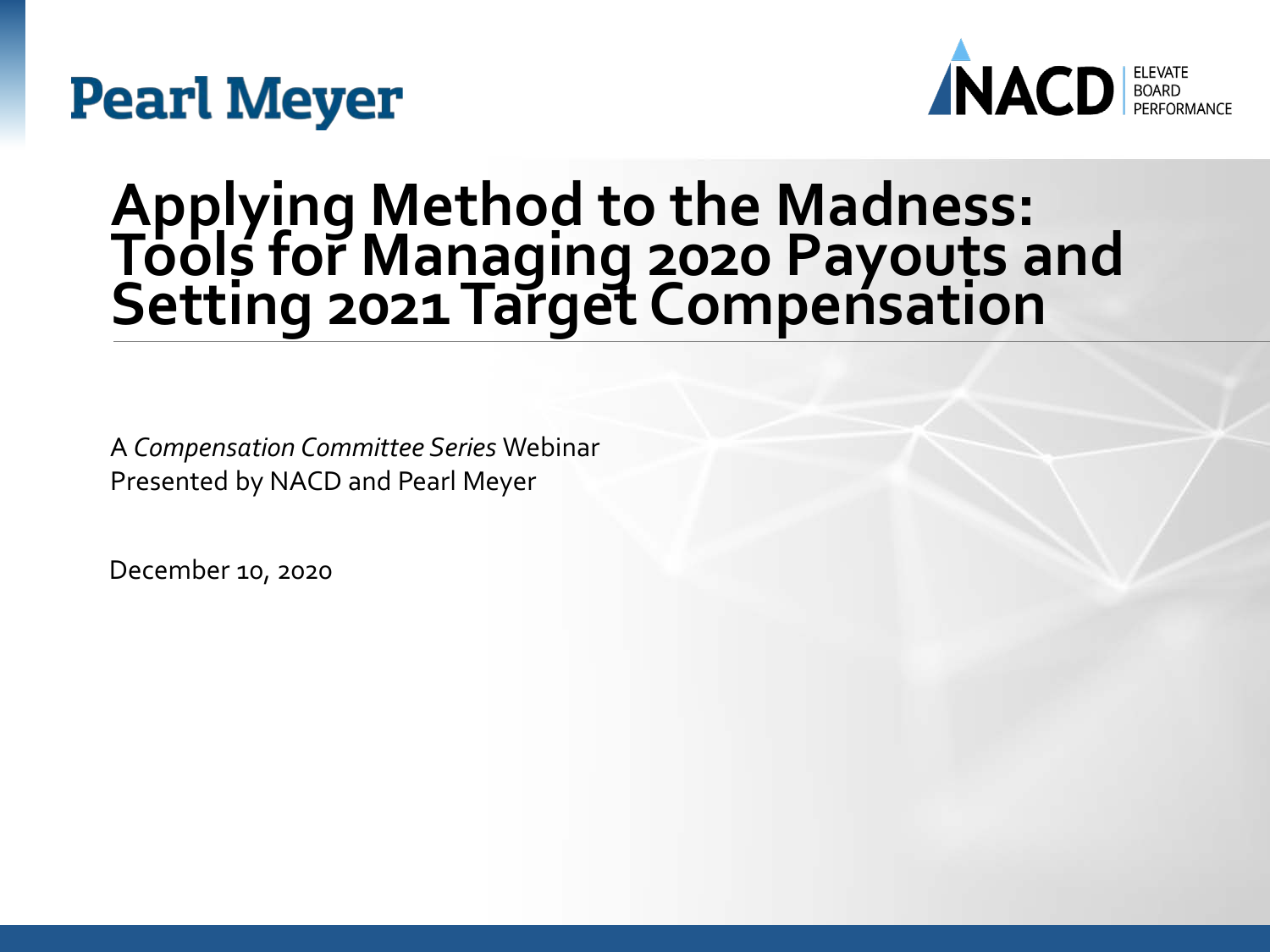### **Meet the Presenters**





**Richard Schapiro** has 35 years of investment banking experience as a trusted advisor in the health care and financial services sectors, principally at Salomon Brothers and Bank of America Merrill Lynch (retired 2014). He currently serves as an independent director on the boards of Molina Healthcare and Transamerica, chairing the compensation committee and serving as a member of the audit committee for both organizations. In addition, he serves on the finance committee of Molina Healthcare. Schapiro is an NACD Board Leadership Fellow and has received the CERT Certificate in Cybersecurity Oversight. Schapiro was named to the NACD Directorship 100 in 2018.



**Jannice Koors** is a senior managing director with Pearl Meyer and president of the firm's Western region. She has more than 25 years of experience in executive compensation and governance, and has consulted to companies of all sizes and industries. She advises company boards and management teams on all aspects of executive and director compensation design, performance measure selection and calibration, and related corporate governance issues. Jan is an NACD Governance Fellow, serves as faculty for the NACD's Director Professionalism and Master Class programs, and was recently named again to the NACD D100 list of the most influential people in corporate governance.



**Jane Park**, a principal in the New York office at Pearl Meyer, has more than 15 years' experience advising clients on executive pay and non-employee director compensation. Her work is focused on incentive plan design, pay-for-performance alignment, compensation benchmarking, proxy analysis, pay governance. She has deep experience working with companies on special programs for IPO and M&A transactions and works across multiple ownership models and industries, including oil & gas and chemicals. Jane is a frequent speaker on executive compensation and leadership development issues for the NACD and WCD.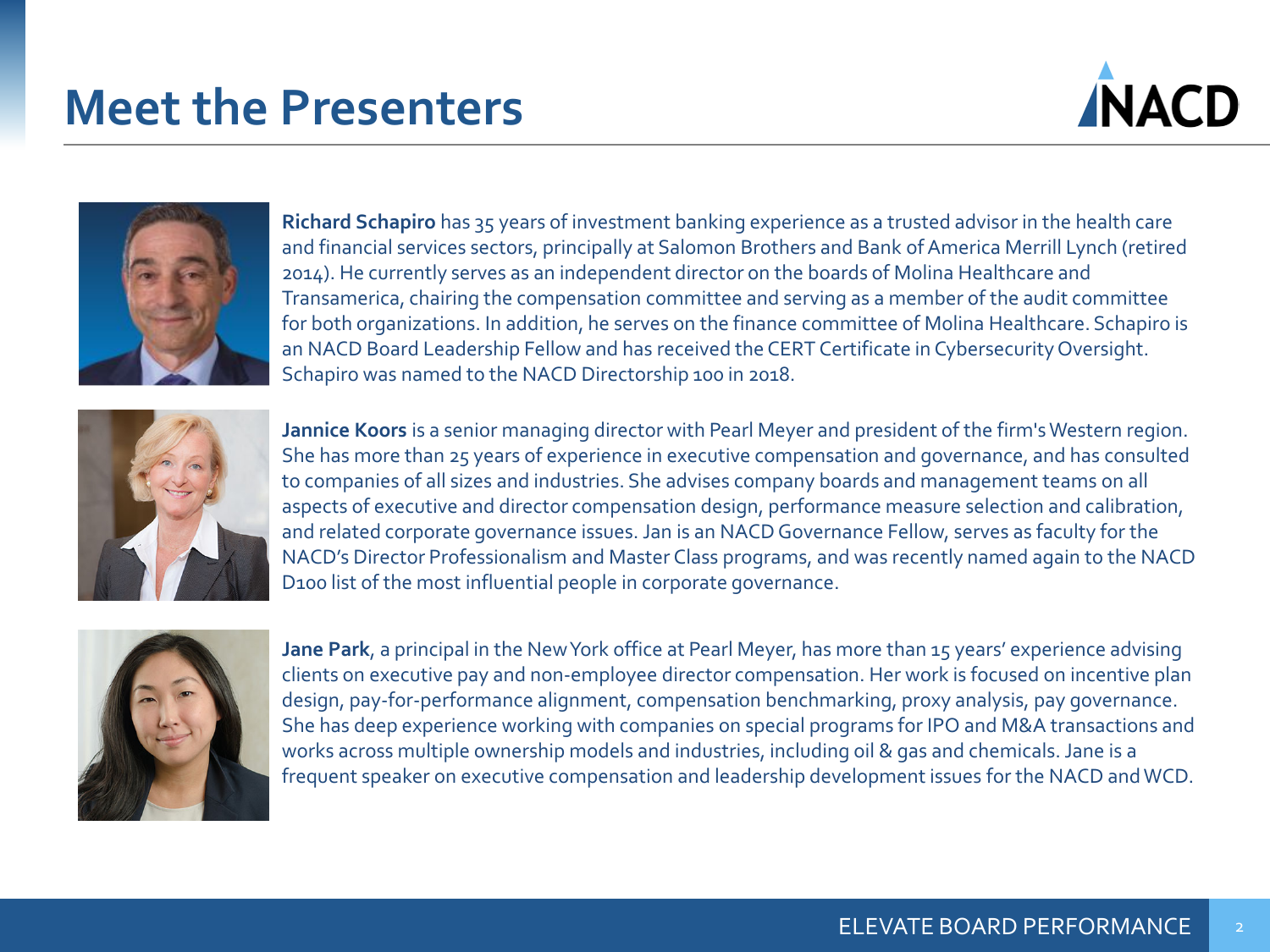

- Submit a question and receive your answer directly from Pearl Meyer, either during today's webinar or as a follow-up. You will also be optedin to receive future executive compensation thought leadership from Pearl Meyer.
- Tweet live during the event today with **@NACD**and **@PearlMeyer.**
- Presentation slides are available today at [www.pearlmeyer.com/applying-method-to-the-madness](http://www.pearlmeyer.com/applying-method-to-the-madness)
- The replay will be available early next week at [www.nacdonline.org/webinar](http://www.nacdonline.org/webinars)s and www.pearlmeyer.com/applyingmethod-to-the-madness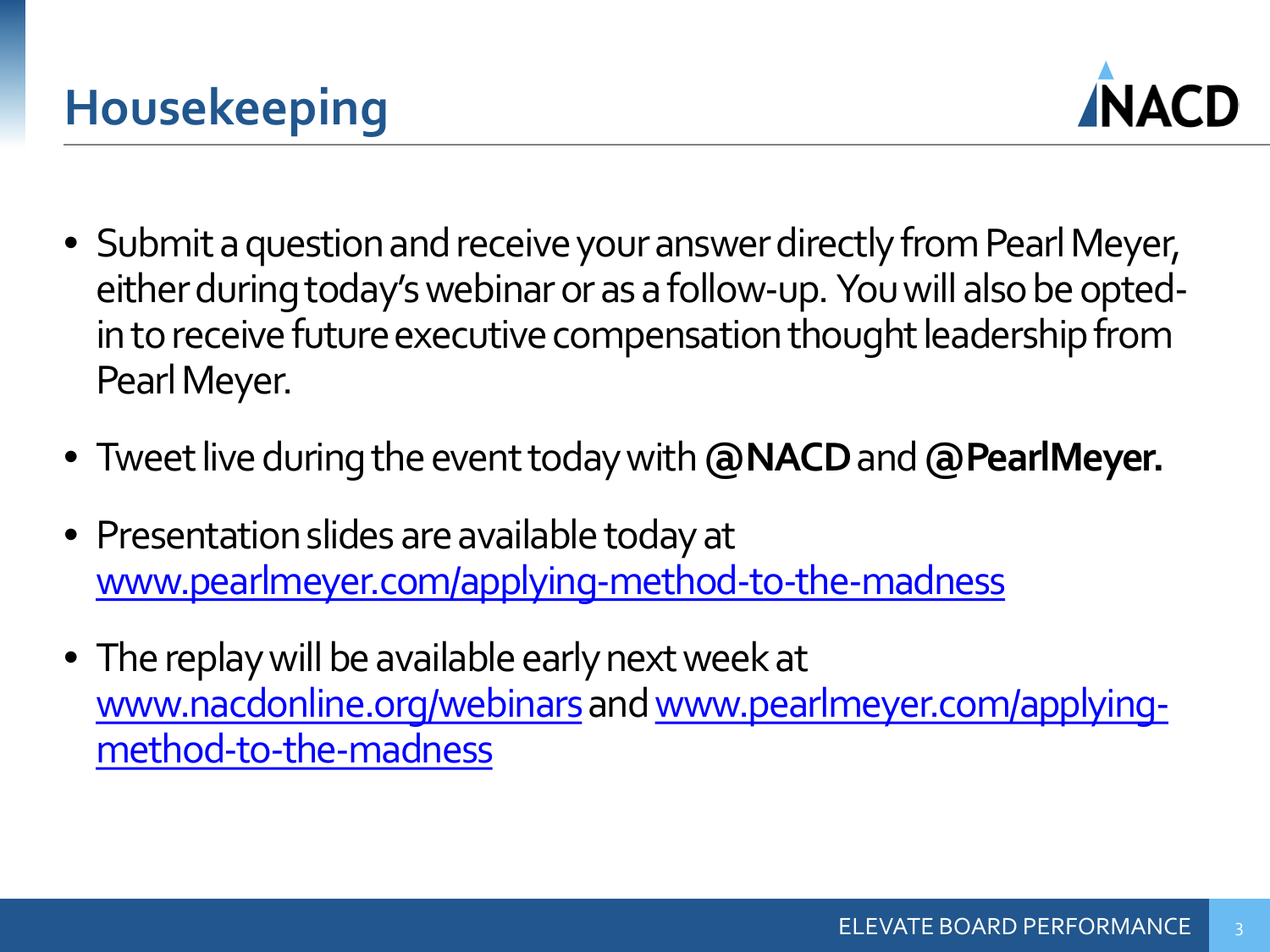

### **Your participation in today's webinar earns you credits toward maintaining your NACD Credentials.**

### **NACD Board Leadership** *Fellowship* **NACD Directorship Certification***™*

If you're working toward maintaining your NACD *Fellowship®* credential, you will receive **1 skill credit.**



If you're working toward maintaining your NACD Directorship Certification credential, you will receive **1 recertification credit.**

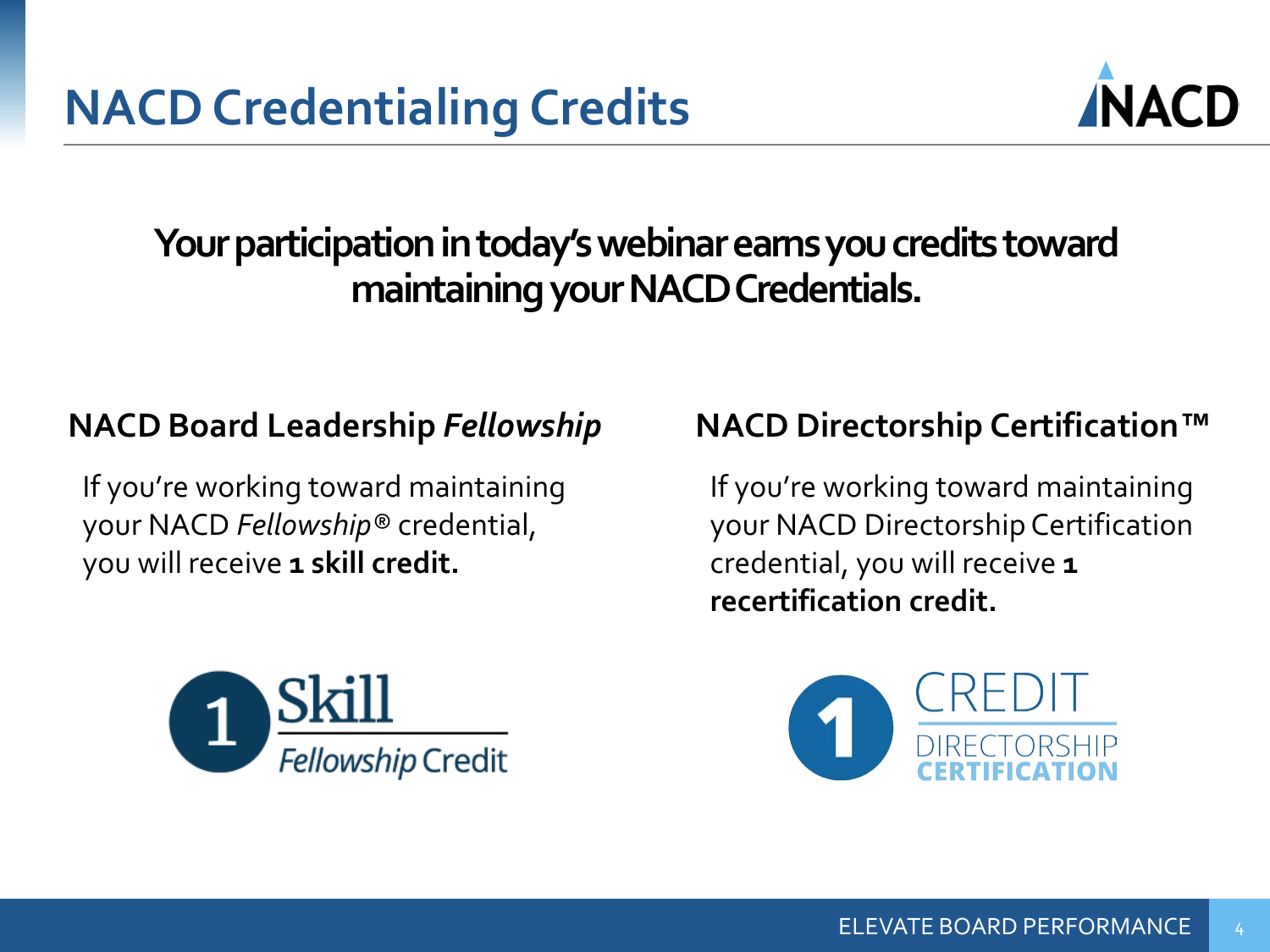### **Agenda**



- A Lot Has Changed Since March
- Balancing All Stakeholders is Critical
- Consider Holistic Approach –2020 and 2021 Compensation
- Early Compensation Disclosures
- Analytics to Inform Discretion and Plan Design
- ISS and Glass Lewis Considerations
- Case Studies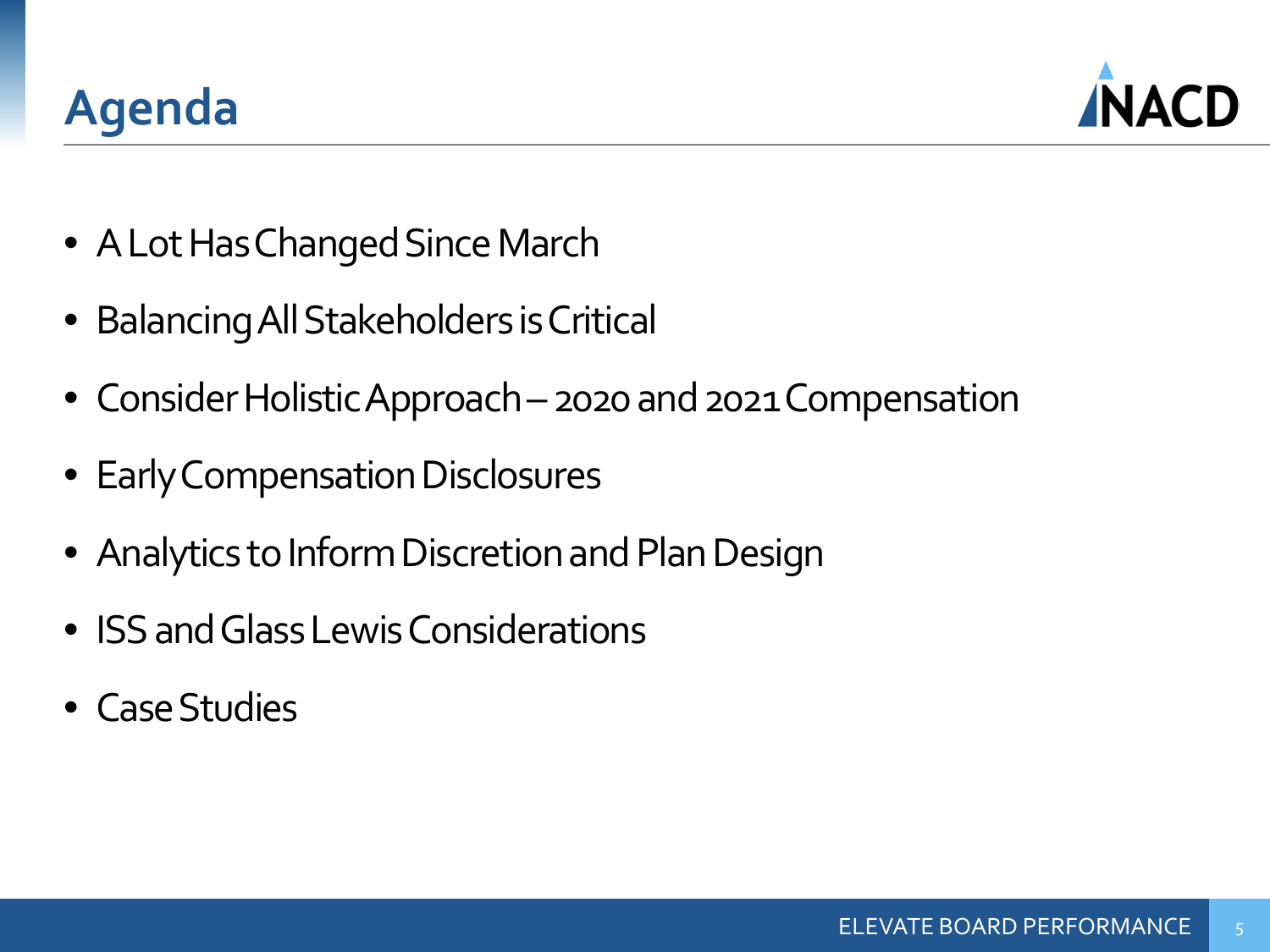### **A Lot Has Changed Since March**



• In April, we noted that a company's approach to compensation would vary based on the degree of impact from the pandemic.

| <b>Severely Negatively</b> | <b>Moderately Negatively</b> | <b>Positively</b> |
|----------------------------|------------------------------|-------------------|
| <b>Impacted</b>            | <b>Impacted</b>              | Impacted          |

- Some companies with initial negative impacts had better-than-expected second and/or third quarters.
	- Were some too quick to respond at the beginning of the pandemic?
- 2020 incentive plan payouts continue to be evaluated
- We are advising a holistic assessment of 2020 and 2021 compensation actions and today, we have more information to go on than in in March:
	- Market practices from non-calendar year filers
	- A better sense for how the proxy advisory firms will react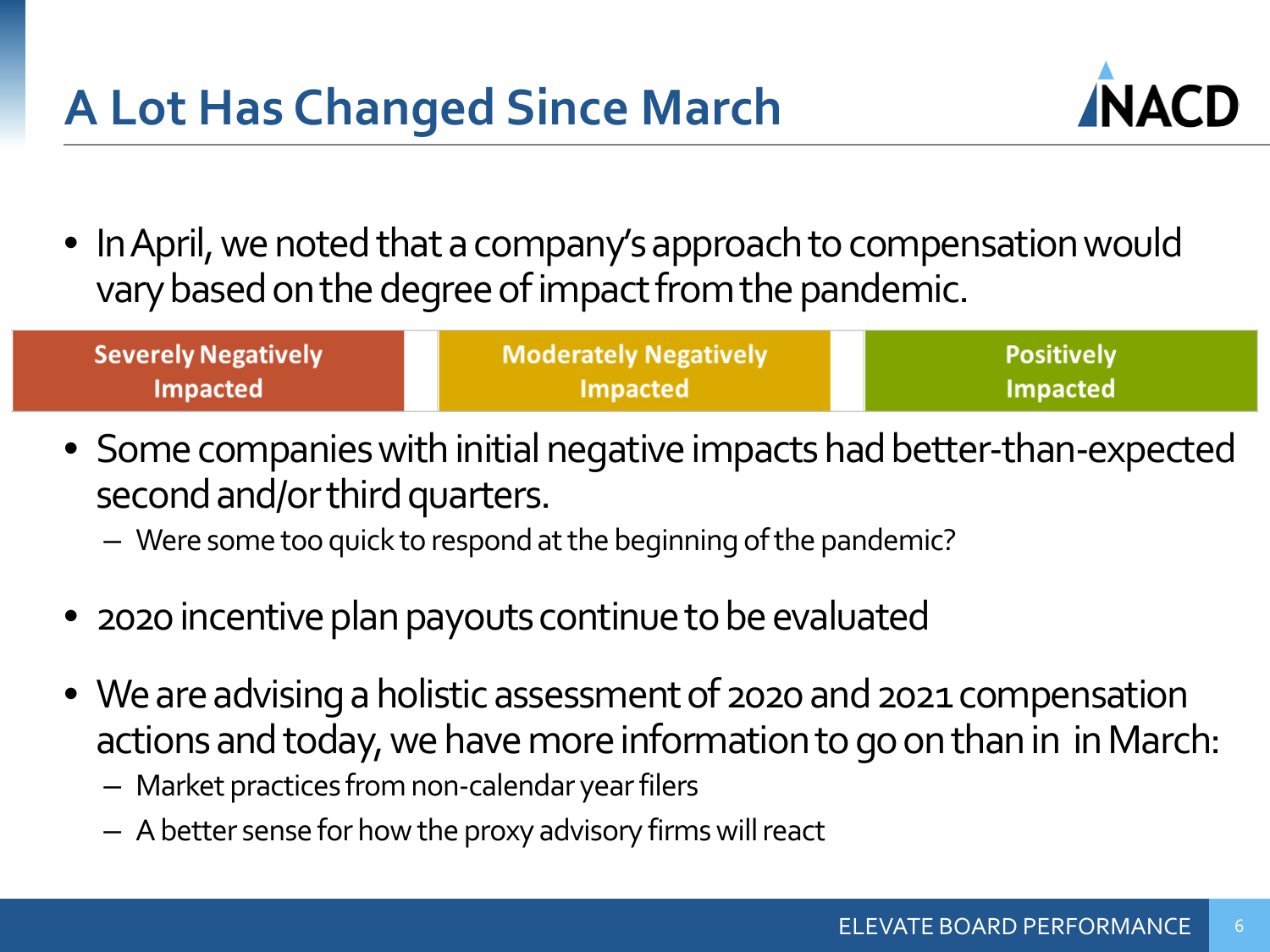### **Balance is Key: Constituents and Other Factors**





7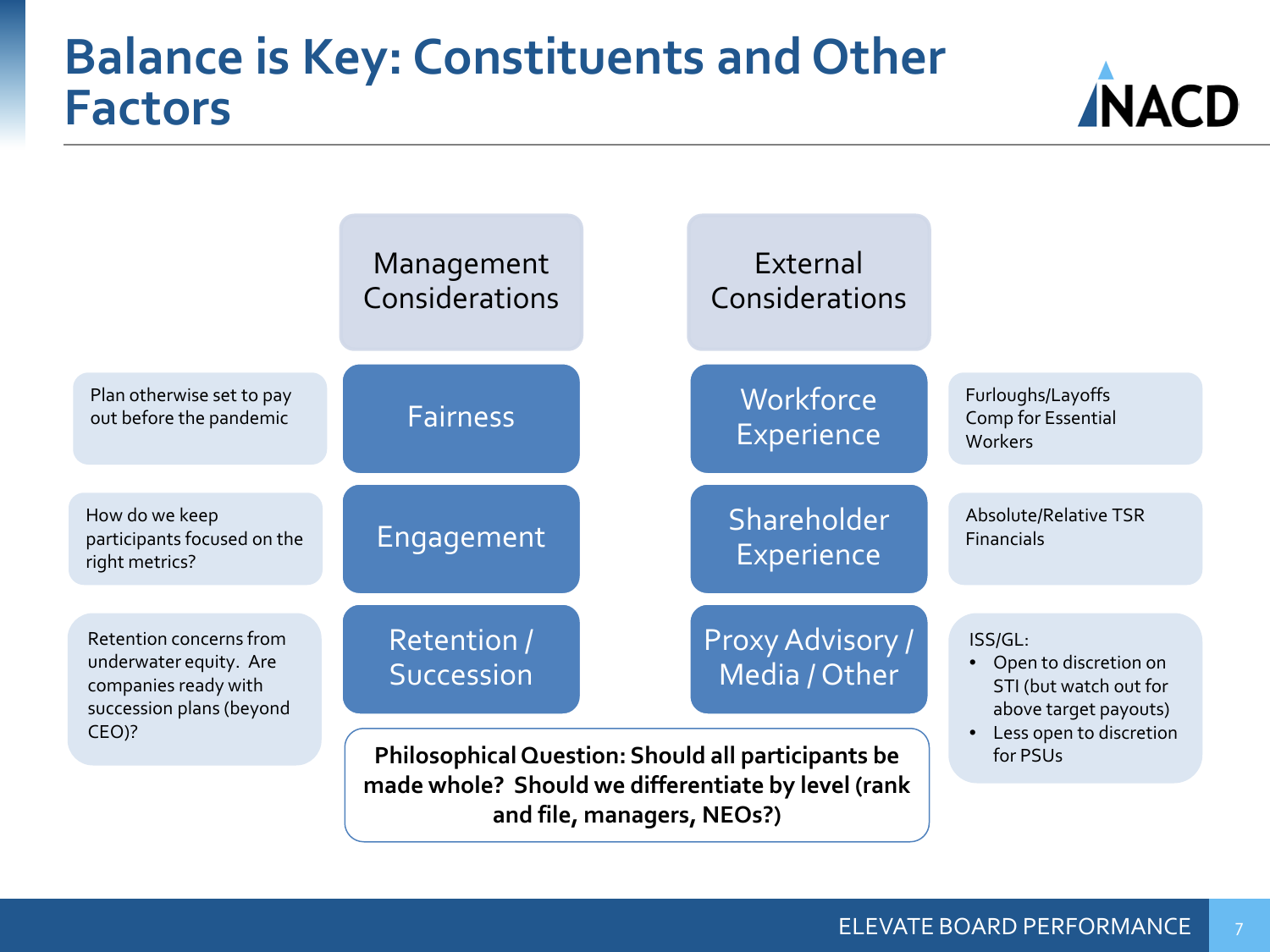### **Consider a Holistic Approach to Assess Comp Plans**



EREDIT GRAFIE 2020

|             | 2020                                                                                                                                                                                                                                                                                                                      | 2021                                                                                                                                                                                                                                                                                                                                                                                                                                                                         |
|-------------|---------------------------------------------------------------------------------------------------------------------------------------------------------------------------------------------------------------------------------------------------------------------------------------------------------------------------|------------------------------------------------------------------------------------------------------------------------------------------------------------------------------------------------------------------------------------------------------------------------------------------------------------------------------------------------------------------------------------------------------------------------------------------------------------------------------|
|             | Focus is on incentive plans and whether discretion will be used                                                                                                                                                                                                                                                           | Focus is on goal-setting and whether there is enough visibility<br>to establish new one- and three-year targets and retention<br>through new equity awards                                                                                                                                                                                                                                                                                                                   |
| <b>Base</b> | Restore, if reduced                                                                                                                                                                                                                                                                                                       | Merit?                                                                                                                                                                                                                                                                                                                                                                                                                                                                       |
| <b>STI</b>  | <b>Assess Payouts for Fairness</b><br>. What is the projected payout? (including and excluding<br>COVID)<br>• Was a new 2 <sup>nd</sup> half plan established?<br>• Consider discretion or "let it lie"?<br>. If discretion, what criteria should be considered?<br>• Should use of discretion vary by participant level? | Visibility to Establish New Target / Increase Likelihood of Some<br>Payout<br>· Performance period (annual, semi-annual, quarterly)<br>• Revisit financial measures/weights<br>· Increase non-financial measures / ESG<br>• Leverage curve (threshold to max)<br>• Delay goal-setting<br>• Cancel STI in favor of more equity                                                                                                                                                |
| LTI         | <b>Assess Payouts for Fairness / Retention</b><br>. What is projected PSUs payout for all open cycles?<br>• Consider discretion or "let it lie"?<br>. What is current value of other (time-vesting) equity?<br>• Retention Grants?<br>• Check retirement vesting                                                          | PSUs: Visibility to Establish New Target / Increase Likelihood of<br>Payout<br>• Performance period (1, 2 or 3 years?)<br>• Revisit financial measures/weights<br>• Consider relative measures<br>• Leverage curve (threshold to max)<br>• Delay goal-setting<br>• Eliminate PSUs for 2021 only<br>Retention / Other<br>• Change LTI mix: More RSUs/options<br>• Increase LTI value modestly<br>• Use cash if burn rate is an issue<br>• No grant if retention grant in 2020 |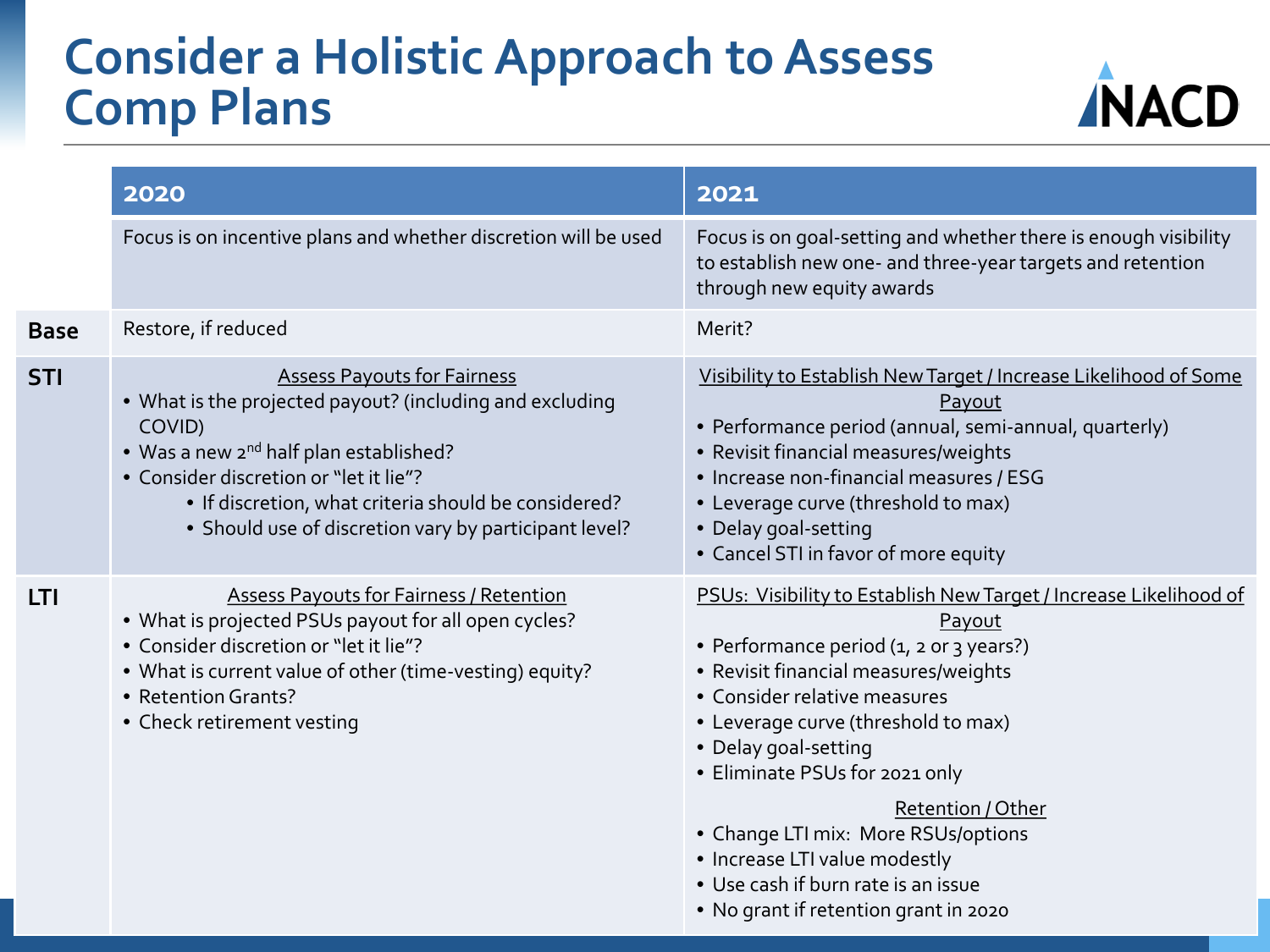### **Examples of Holistic Decision-Making**



|                        | 2020                                                                                                                                 | 2021                                                                                                                                                                                                                                                                                                                                          |
|------------------------|--------------------------------------------------------------------------------------------------------------------------------------|-----------------------------------------------------------------------------------------------------------------------------------------------------------------------------------------------------------------------------------------------------------------------------------------------------------------------------------------------|
| <b>Brinker</b>         | <b>Base Salary: Temporary reduction</b><br><b>Bonus:</b> Exclude impact of COVID;<br>negative discretion to reduce payouts to<br>91% | <b>Bonus and PSUs: Quarterly performance measurement</b><br><b>LTI Mix: 80% RSUs / 20% PSUs</b><br>2020 Mix: 50% PSUs / 25% options / 25% RSUs<br>$\bullet$<br>Expect to resume "normal" LTI mix in 2022                                                                                                                                      |
| <b>Darden</b>          | <b>Base Salary: Temporary reduction</b><br><b>Bonus:</b> Exclude impact of COVID; 94%<br>payout                                      | Merit: None<br>Bonus: Measure 2 <sup>nd</sup> half financials (goals TBD); non-<br>financial measures for 1 <sup>st</sup> half will be a modifier on<br>financials<br>Same target bonus payout as 2020<br>LTI: Same value as 2020                                                                                                             |
| <b>Estee</b><br>Lauder | <b>Base Salary: Temporary reduction</b><br>Bonus: No discretion (22-65% payouts)<br>PSUs: No discretion (109.9% payout)              | <b>Bonus:</b> Increased max payout (150% to 165%) and<br>introduced a 50% floor payout; eliminated ROIC as a<br>measure<br>LTI: Higher grant value; incremental value based on what<br>the 2020 bonus would have paid assuming a 40% BU floor<br>and 90% corporate floor<br>Increased max payout (150% to 175%) and eliminated<br><b>ROIC</b> |
| <b>FedEx</b>           | <b>Base Salary: Temporary reduction</b><br>Bonus / PSUs: No discretion (no payout)                                                   | <b>Bonus: No plan</b><br><b>Retention Grants: FMV options for CEO; RSUs for others</b><br>(4-year vest)<br><b>PSUs:</b> New measures emphasize capital efficiency and<br>capital deployment - EPS and CapEx to Revenue                                                                                                                        |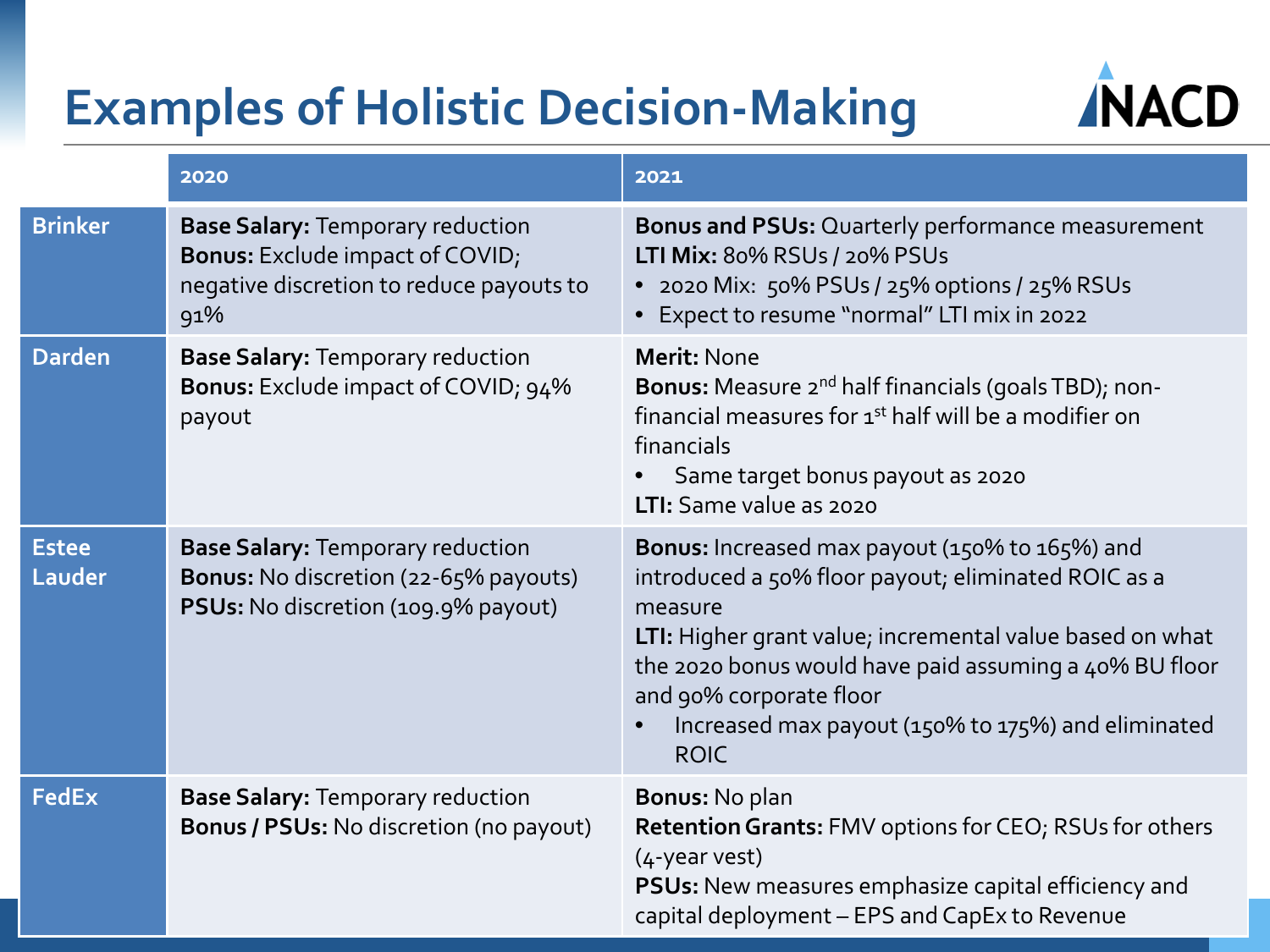### **Polling Question #1**



### Q1: Do you expect to exercise discretion in the STI plan?

- o Positive discretion
- o Negative discretion
- o No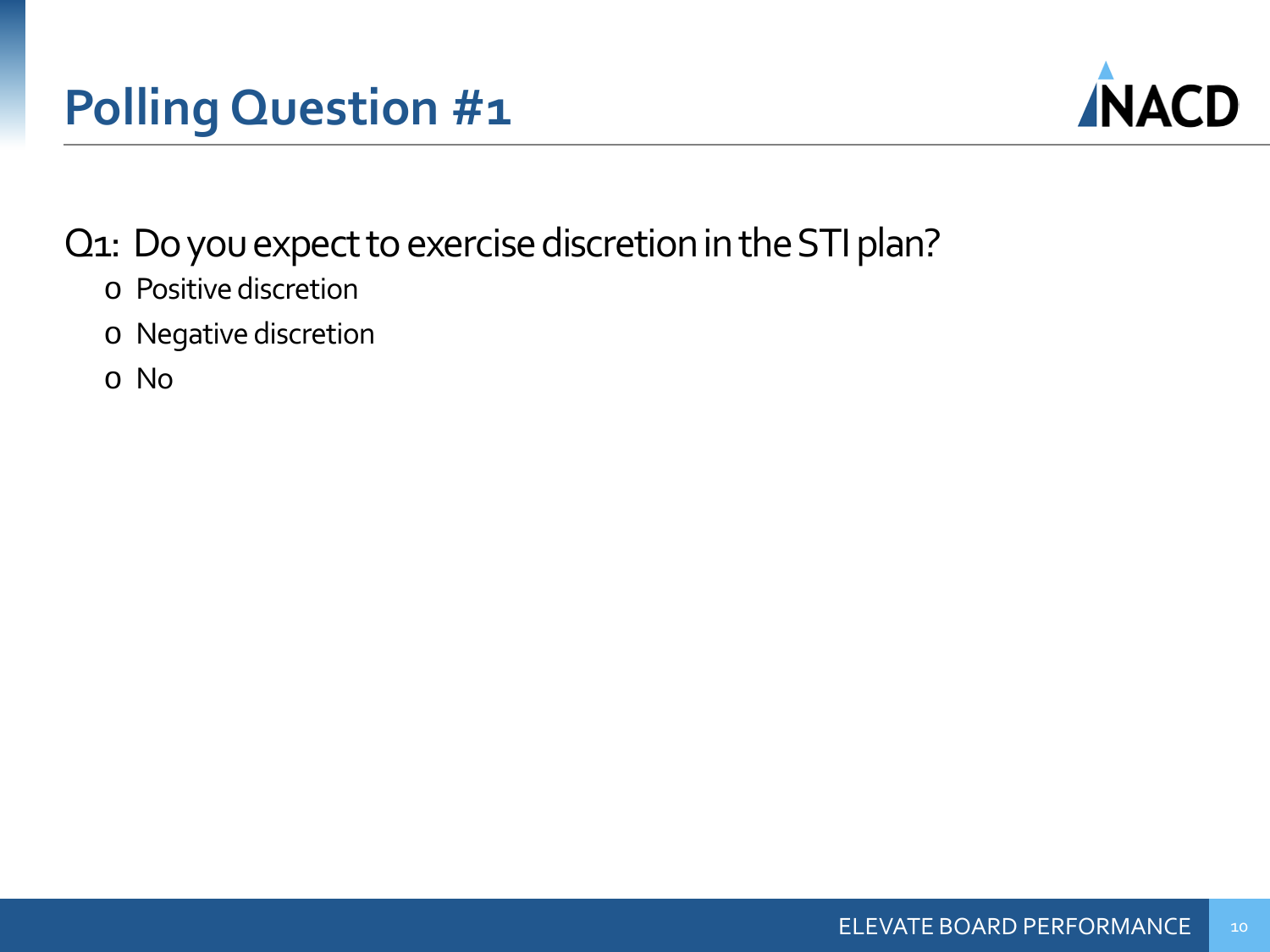### **Polling Question #2:**



Q2: Do you expect to exercise discretion on PSUs on any or all cycles?

- o 2018-20
- o 2019-21
- o 2020-22
- o No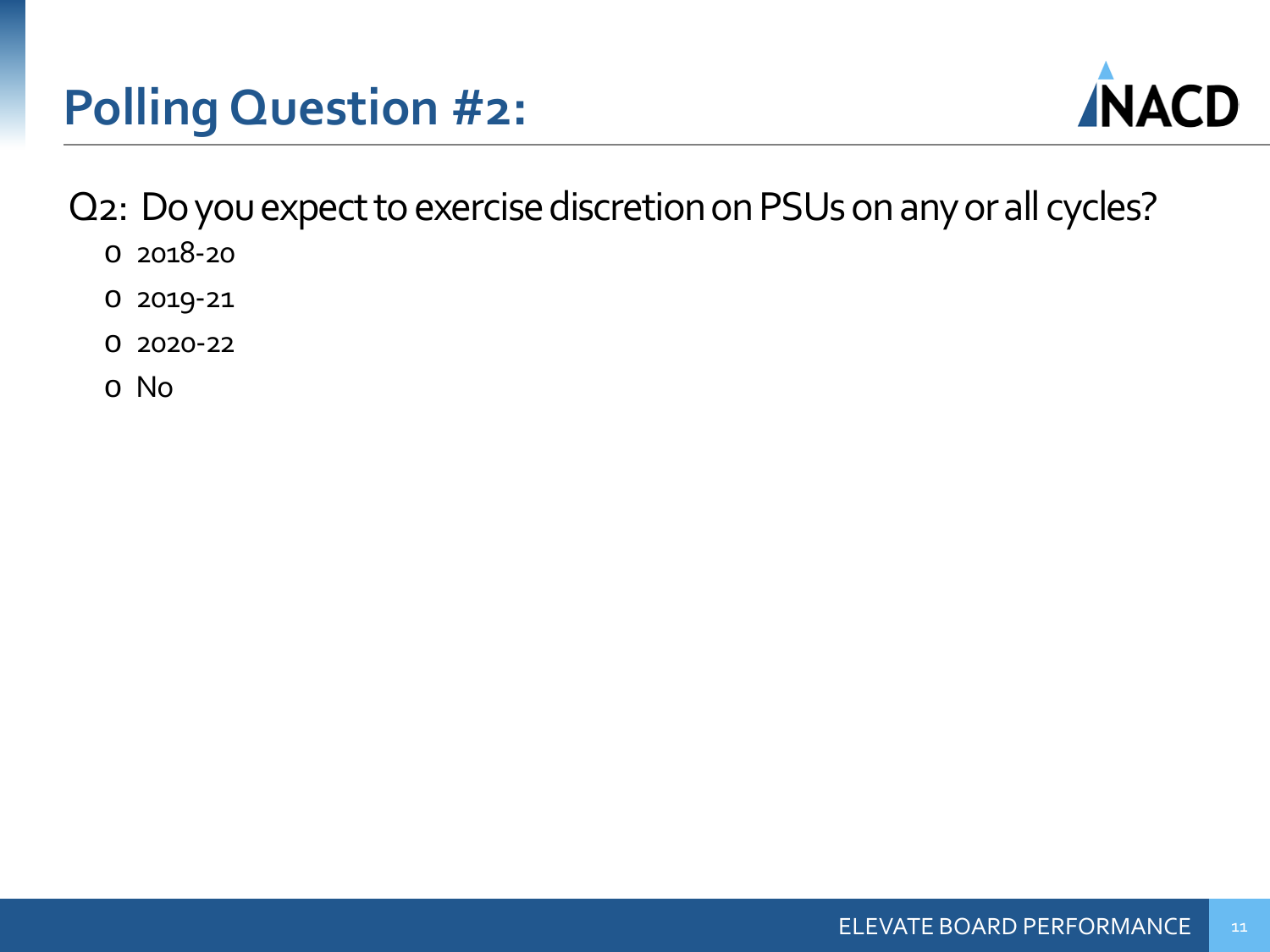### **Early Disclosures**



**We found a precedent for nearly all actions but no prevalent market trend.**

**Each company and industry will respond based on their own facts and circumstances.** *Majority of the early disclosure companies are in the severely negatively impacted sectors (consumer discretionary and industrials)*



| 2021 Compensation Actions            |                                                 |                                                     |                              |                   |                             |                                                  |                                              |
|--------------------------------------|-------------------------------------------------|-----------------------------------------------------|------------------------------|-------------------|-----------------------------|--------------------------------------------------|----------------------------------------------|
| <b>STI Plans</b>                     |                                                 |                                                     | <b>LTI Plans</b>             |                   |                             |                                                  |                                              |
| 5%<br><b>Cancelled</b><br><b>STI</b> | 8%<br><b>Delayed</b><br>Goal-<br><b>Setting</b> | 9%<br><b>Include</b><br>Non-Fin'l<br><b>Measure</b> | 5%<br>$>50\%$ Mix<br>in RSUs | $2\%$<br>No Grant | 2%<br>PSUs w/<br><3 yr perf | 8%<br><b>PSUs only</b><br>measure<br><b>rTSR</b> | 5%<br><b>Delayed</b><br><b>PSUs</b><br>Grant |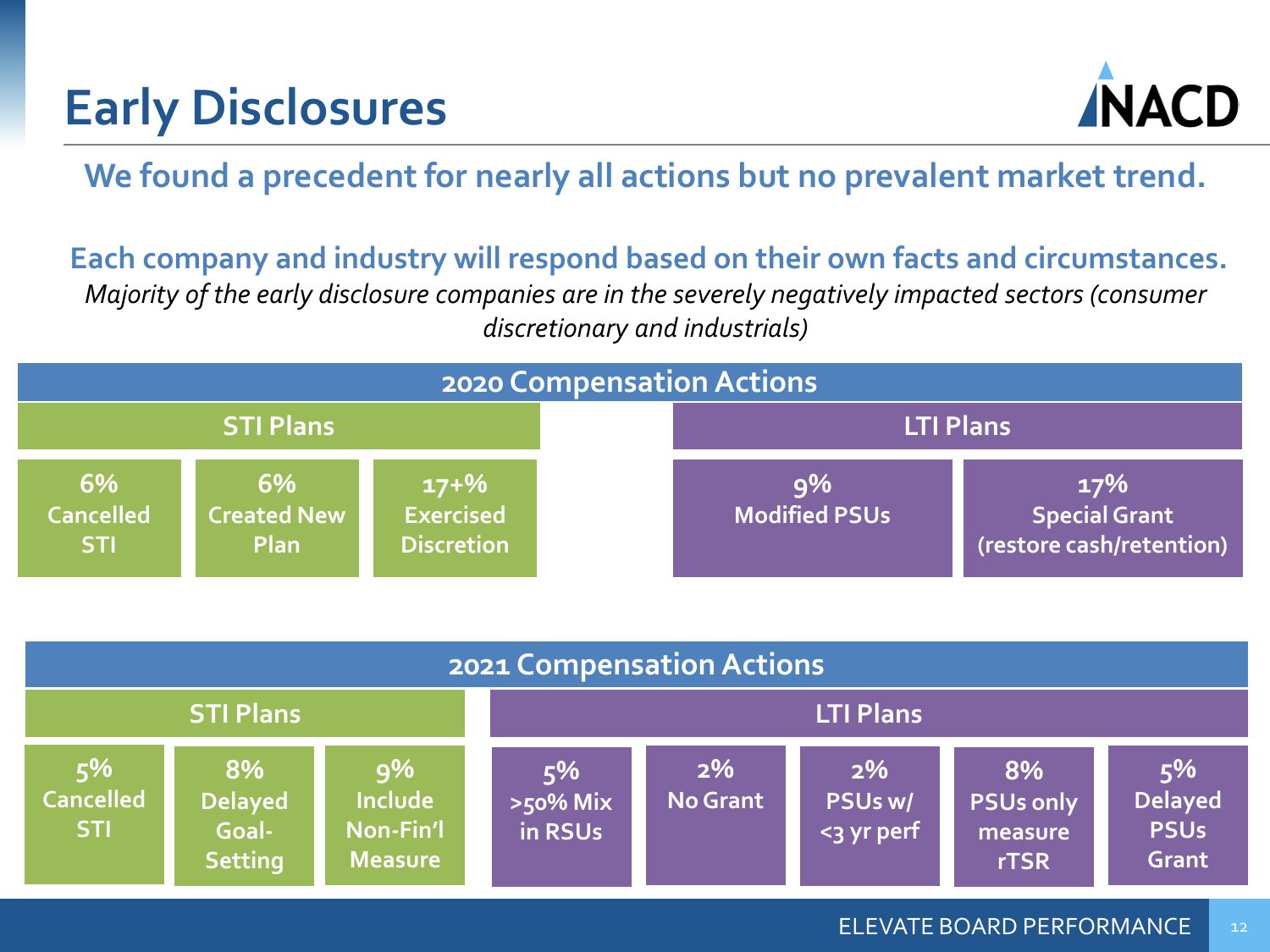### **Questions for Management and the Consultant**



How are the incentive plans tracking, to date?

- Can we exclude the impact of the pandemic?
- If 3rd and 4th quarters are stronger than expected, what if we only exclude 1st and 2nd quarters of 2020?
- No need for "one-size-fits-all" approach; consider tailoring adjustments by level (rank and file vs. NEOs).

#### Track other performance factors

• Financial and non-financial

#### Tally sheets: What is the actual impact on retention?

- One-page document, by individual, summarizing last 3-5 years of target compensation, realized compensation and current value of equity awards (YTD performance for PSUs, in-themoney value of options, current value of RSUs)
- Check retirement/other termination vesting provisions. Are individuals better off retiring because PSUs are tracking at zero and retirement provides target vesting?

Pay vs. performance analysis: Would compensation actions/payouts be aligned with performance?

• Model/test proposed incentive plan payouts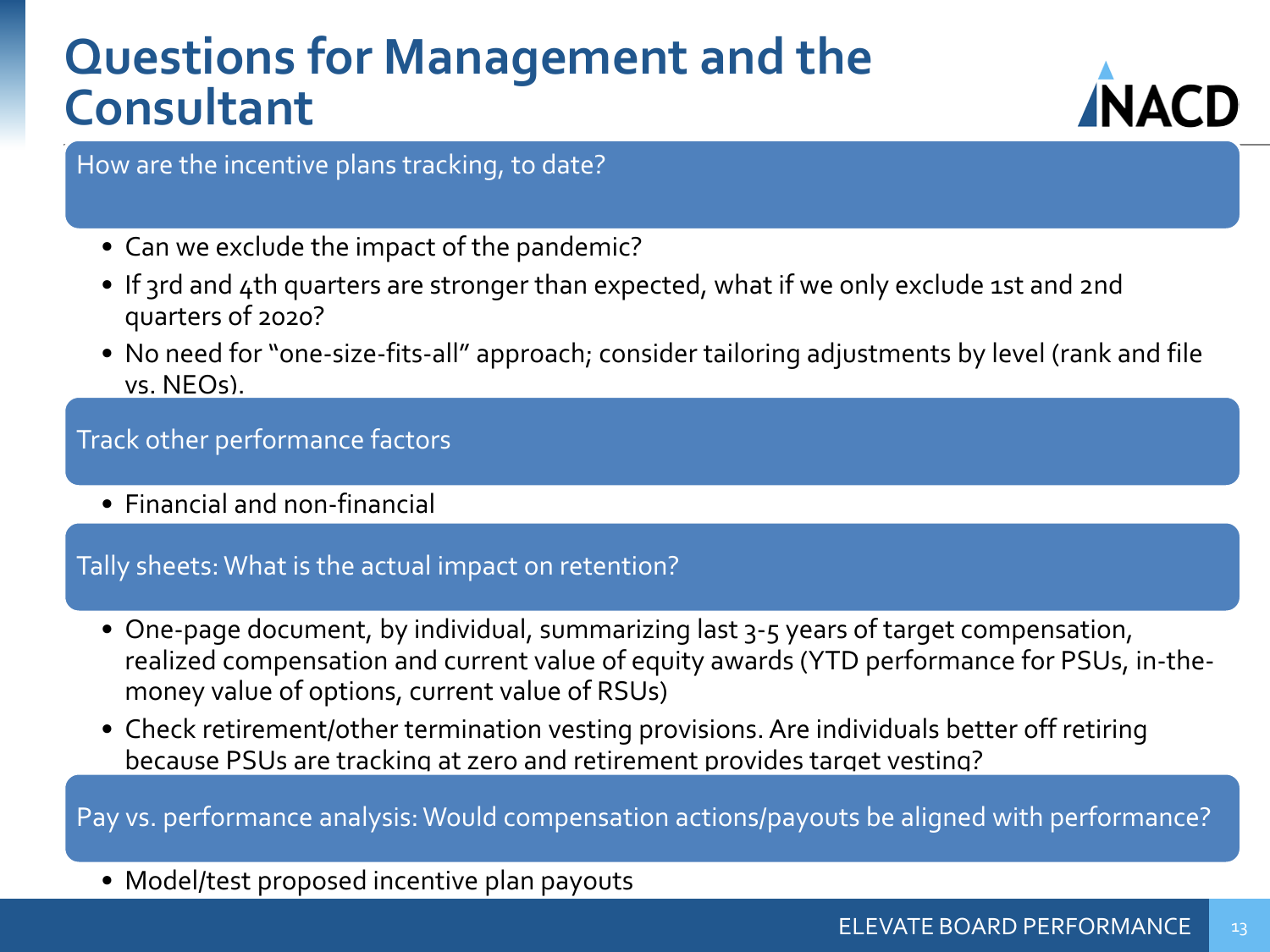## **Other External Considerations**



**ISS/GL have indicated they will be more favorably disposed to STI adjustments and less so toward adjustments to multi-year long-term incentives but will review on a case-by-case basis.**

Recently, ISS published COVID-19 FAQs to address how they may view various pay actions related to COVID-19; key takeaways for incentive adjustments include:

#### **Key Annual and Long-Term (LTI) Incentive Themes**

**Disclose rationale for changes/awards** and why the approach was chosen instead of other choices

• Boilerplate language on "retention concerns" or "strong leadership during challenging times" is not sufficient

#### **Explain how actions taken will further investors' interests**

- Discuss what the original payout would have been and how final payouts align with performance, especially if goals were lowered without lowering payout opportunities
- Above-target payouts under changed programs will be closely scrutinized

#### **Changes to LTI performance cycles will generally be viewed negatively**

- Includes changes to in-progress 2018-20 and 2019-21 cycles; and
- More drastic changes to the 2020-22 cycle, e.g., shift to time-vesting or shorter periods

**One-time, discretionary awards should be performance-based**, with guardrails to avoid windfalls

#### **Likely "Third Rail" Actions**

- Modify all outstanding PSUs now
- Positive discretion on STI resulting in max payout (or above target payout) without sufficient explanation
- Lowering performance goals, without decreasing payout opportunities
- Other unexplained discretionary bonuses
- Stock option repricing
- Reducing PSUs in the 2021 CEO LTI mix to  $<$ 50%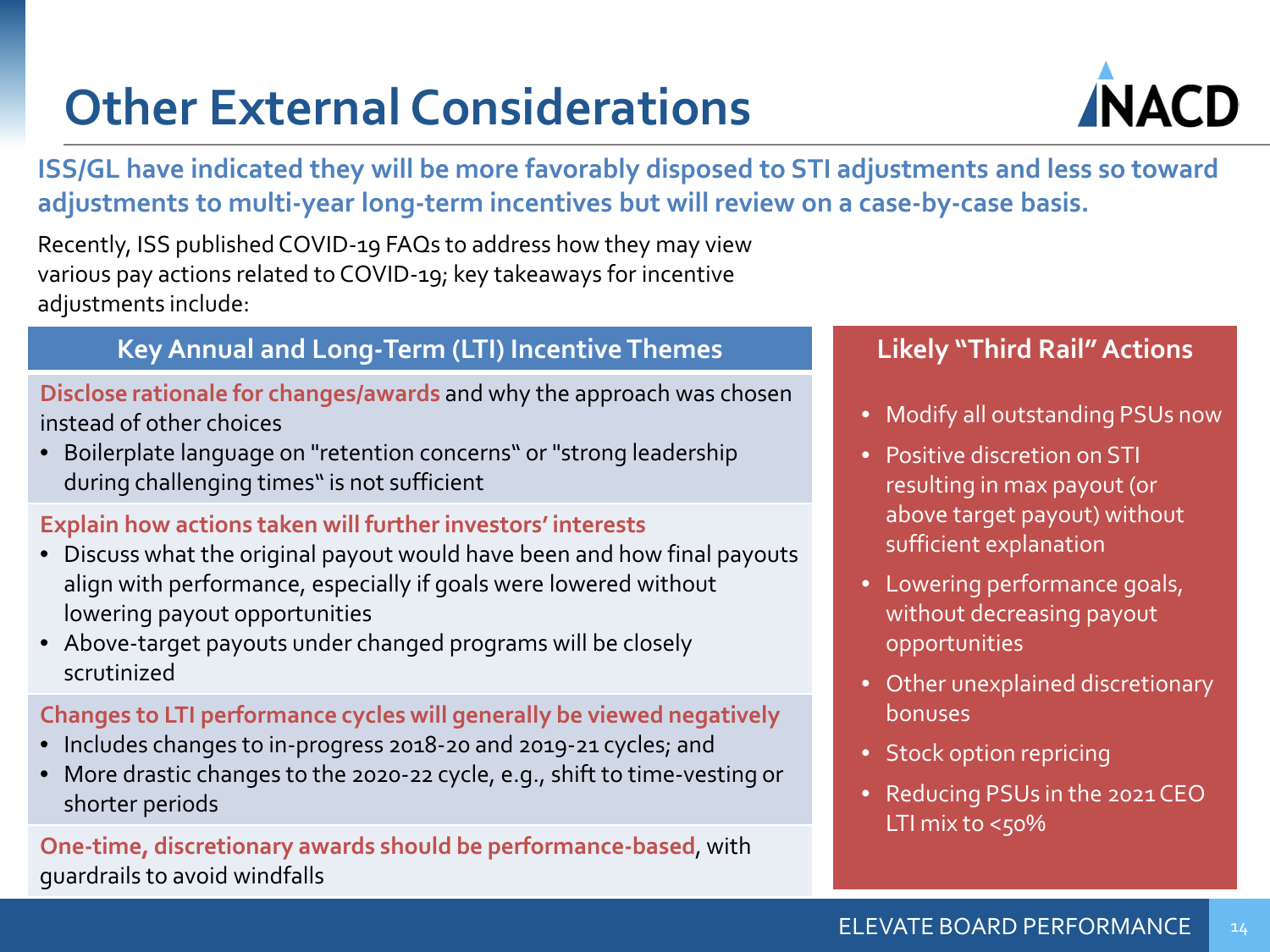### **Case Study #1 – Consumer Goods**



| <b>Fiscal Year</b> | <b>STI</b><br><b>Discretion</b> | $\perp$<br><b>Discretion</b> | ISS<br>Vote | Glass<br>Lewis Vote Outcome | SOP Vote |
|--------------------|---------------------------------|------------------------------|-------------|-----------------------------|----------|
| March 31           | Yes                             | Yes                          | For         | Against                     | $90\%$   |

Proxy Filed June 2020

| <b>Annual Incentive</b><br>Program | The committee used discretion to set the 2020 STI funding at 90% of target,<br>reflecting on (1) above-target performance in the first nine months of the year; and<br>(2) the estimated financial impact of COVID-19 on the last three months of the<br>year.                                                        |
|------------------------------------|-----------------------------------------------------------------------------------------------------------------------------------------------------------------------------------------------------------------------------------------------------------------------------------------------------------------------|
| Long-Term Incentive<br>Program     | The committee again used discretion for the 2018-20 LTI cycle to establish fiscal<br>2020 performance at 90% of target (same as with annual incentive) and then<br>averaged 2020 with actual results for 2019 (200%) and 2018 (142%), resulting in a<br>144% of target attainment for the fiscal 2018-2020 LTI cycle. |
| <b>ISS</b><br>Recommendation       | FOR. ISS did not comment on use of discretion on the STI or LTI programs. ISS<br>looked favorably at the positive alignment of pay and performance. Quantitative<br>tests yielded "Low Concern."                                                                                                                      |
| Glass-Lewis<br>Recommendation      | <b>AGAINST</b> . Unlike ISS, Glass Lewis identified concerns with the Company's weak<br>disclosure of incentive goals and use of discretion. GL criticized the fact that the<br>company did not disclose what results would have been if not for the use of<br>discretion.                                            |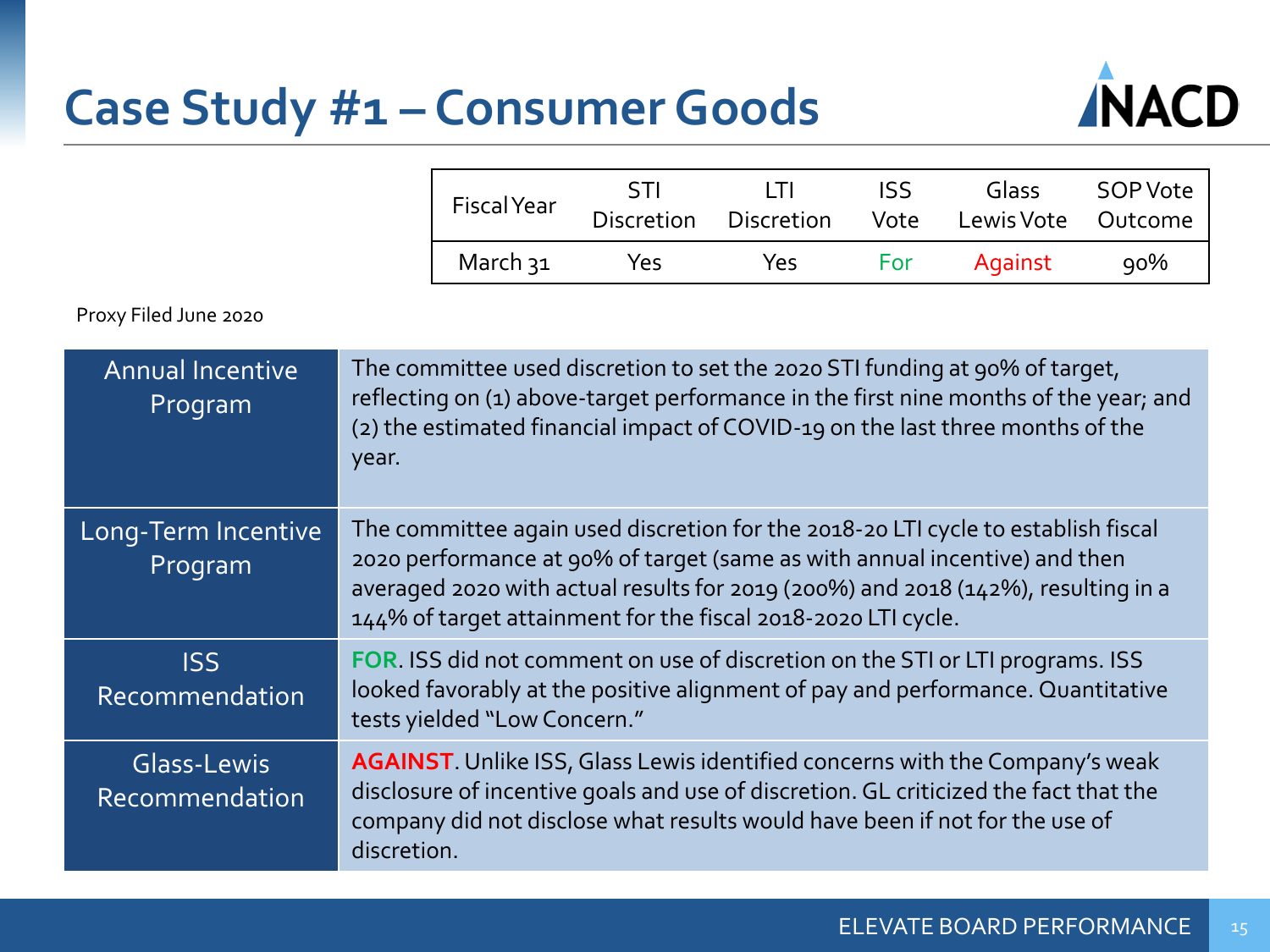### **Case Study #2 - Retail**



| <b>Fiscal Year</b>    | STI               | 111               | ISS  | Glass      | SOP Vote |
|-----------------------|-------------------|-------------------|------|------------|----------|
|                       | <b>Discretion</b> | <b>Discretion</b> | Vote | Lewis Vote | Outcome  |
| March วุ <sub>1</sub> | Yes               | Υρς               | For  | <b>For</b> | 97%      |

Proxy Filed July 2020

| <b>Annual Incentive</b><br>Program   | Additional discretionary bonuses were paid to impacted NEOs in the amount equal<br>to the difference between 1) 50% of the projected bonus achievement prior to<br>COVID-19 and 2) the bonus earned. All bonus payments were deferred until such<br>time the committee or board determines.                                 |
|--------------------------------------|-----------------------------------------------------------------------------------------------------------------------------------------------------------------------------------------------------------------------------------------------------------------------------------------------------------------------------|
| Long-Term Incentive<br>Program       | The number of performance shares vesting on June 1, 2020 were increased by the<br>excess of the projected vested percentage over the actual vested percentage.                                                                                                                                                              |
| <b>ISS</b><br>Recommendation         | FOR, with caution. ISS cited concerns on the limited disclosure around<br>performance metric targets and actual performance for the STI and LTIP programs.<br>However, the discretionary adjustments were modest and overall payouts in both<br>programs were well-below target. Quantitative tests yielded "High Concern." |
| <b>Glass-Lewis</b><br>Recommendation | FOR. Glass Lewis noted that increases to STI and LTIP due to COVID-19 warranted<br>scrutiny but acknowledge a reasonable level of disclosure and the extraordinary<br>circumstances at the time of its FYE. No concerns were raised given the pay and<br>performance alignment which resulted in a "C" grade.               |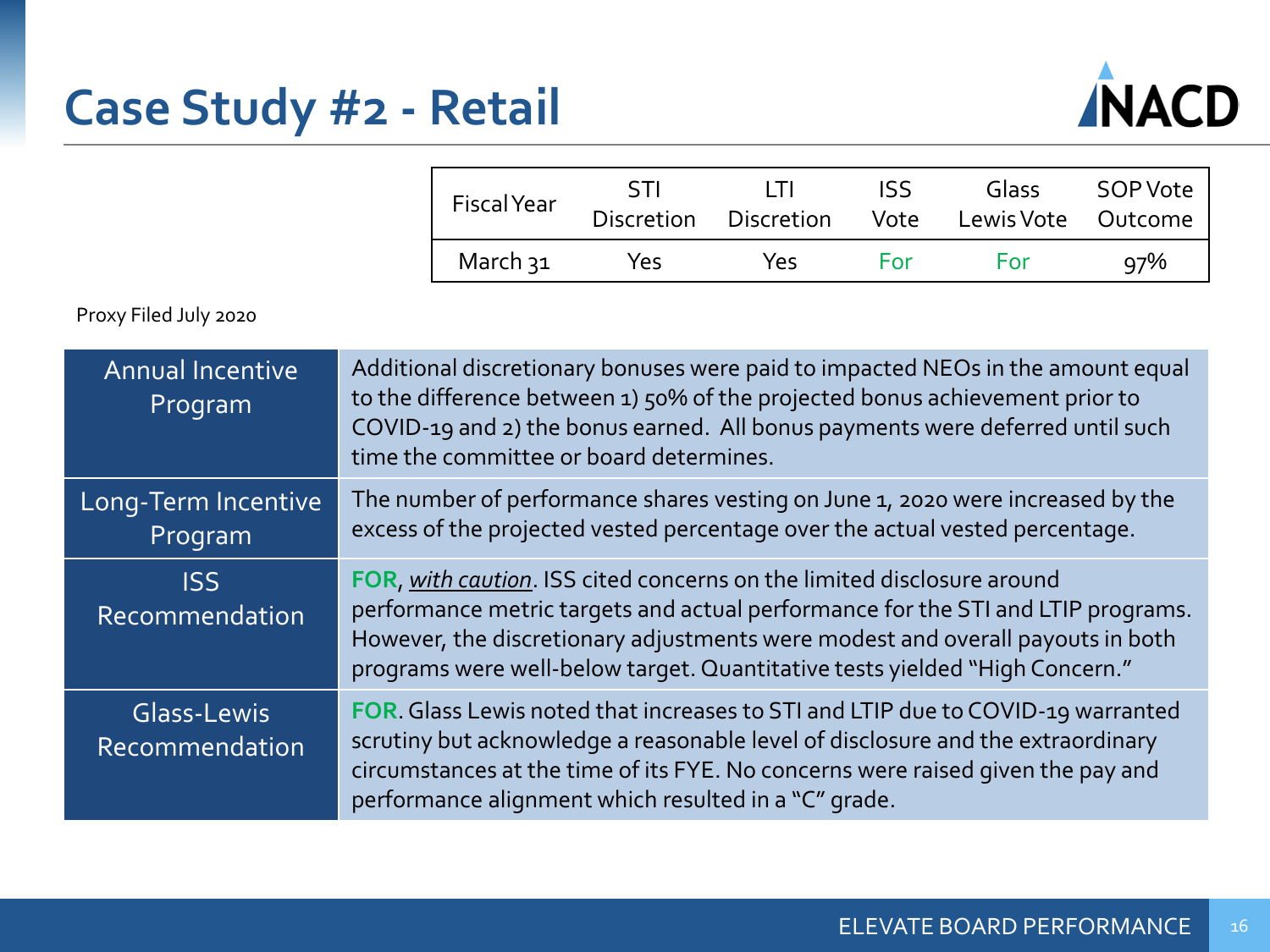### **Case Study #3 – Consumer Goods**



| <b>Fiscal Year</b> | <b>STI</b><br><b>Discretion</b> | 111<br><b>Discretion</b> | <b>ISS</b><br>Vote | Glass<br>Lewis Vote Outcome | SOP Vote |
|--------------------|---------------------------------|--------------------------|--------------------|-----------------------------|----------|
| May 31             | Yes                             | Yes.                     | Against            | Against                     | 54%      |

Proxy Filed July 2020

| <b>Annual Incentive</b><br>Program | Annual bonus payout increased from 0% to 100% to approximate Adjusted EBIT<br>performance during the first three quarters of fiscal 2020 (June 1, 2019 - February<br>29, 2020).                                                                                                     |
|------------------------------------|-------------------------------------------------------------------------------------------------------------------------------------------------------------------------------------------------------------------------------------------------------------------------------------|
| Long-Term Incentive<br>Program     | LTIP payout was increased from o% to 75% to approximate Adjusted Revenue and<br>Adjusted EPS performance during the first eleven quarters of the period spanning<br>fiscal 2018-2020. The 2020 - 2022 LTIP cycle is based solely on rTSR (previously<br>based on revenues and EPS). |
| <b>ISS</b><br>Recommendation       | <b>AGAINST.</b> ISS criticized that large discretionary bonuses were awarded when<br>payouts were not earned under the 2020 STI and 2018-2020 LTI program without<br>sufficient explanation. Quantitative tests yielded "Low Concern."                                              |
| Glass-Lewis<br>Recommendation      | AGAINST. Glass Lewis cited the quantum of awards granted during the year and<br>the continued use of one-off discretionary awards as areas of concern. Pay and<br>performance test resulted in a "F" grade.                                                                         |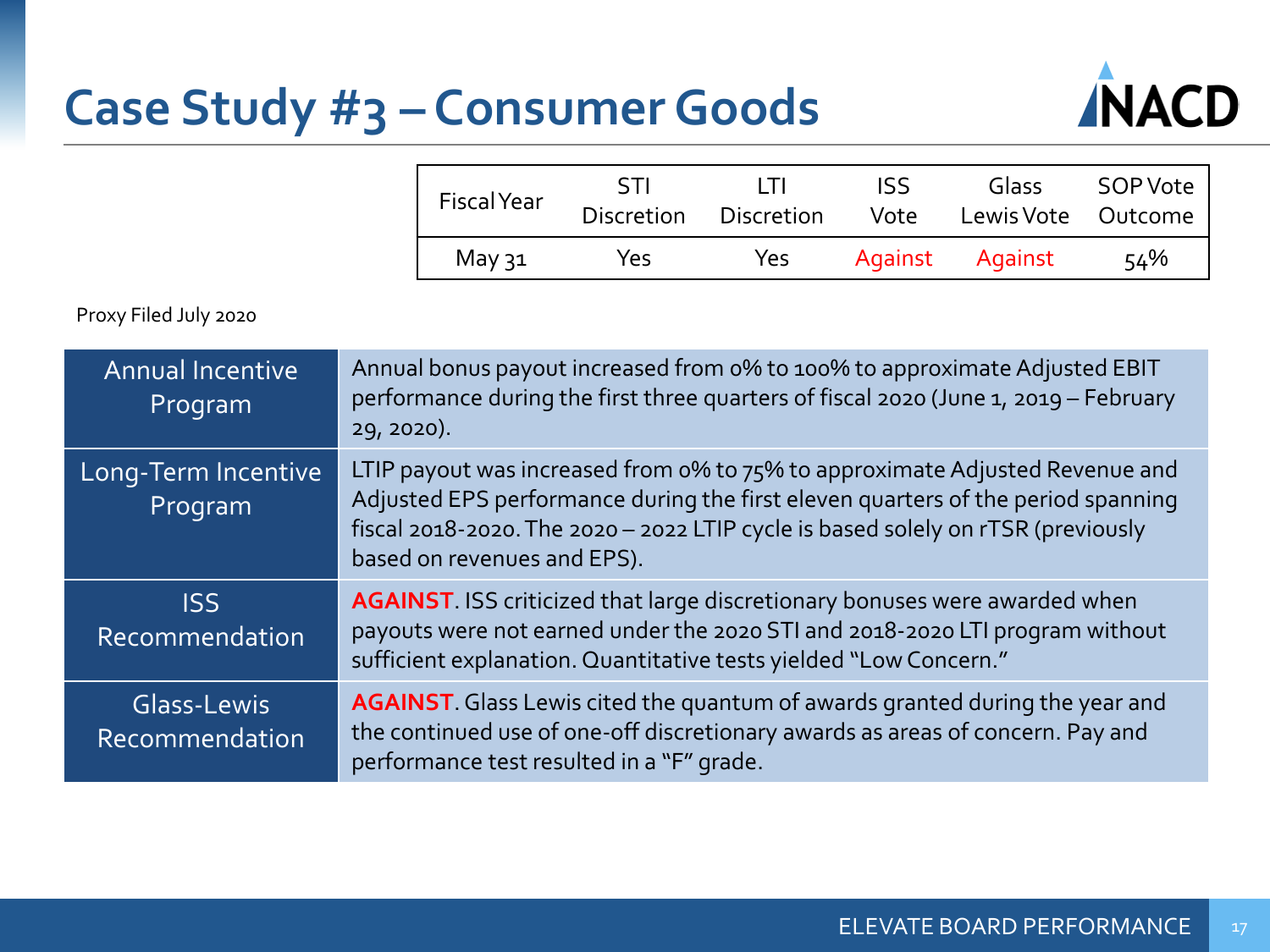### **Key Takeaways**



- Time to evaluate 2020 payouts
	- Many companies took "wait and see" approach
	- $-$  Many performed better than anticipated in 3Q and  $4Q$
- Don't decide in a vacuum -2020 decisions may impact 2021 target compensation and plan design
- Balance all stakeholders
	- Management, workforce, and shareholders
- Early disclosures demonstrate precedence, but not prevalence
	- Reflects decision-making tailored to individual facts and circumstances
	- Benchmarking will not be as helpful in decision making for 2021
- Prepare for direct shareholder engagement
	- Additional disclosure in proxy with committee's rationale for pay decisions and business challenges/successes through the pandemic
	- ISS and Glass Lewis expectations have not materially changed; while they may be more open minded in 2020, direct shareholder engagement will support a positive say-on-pay outcome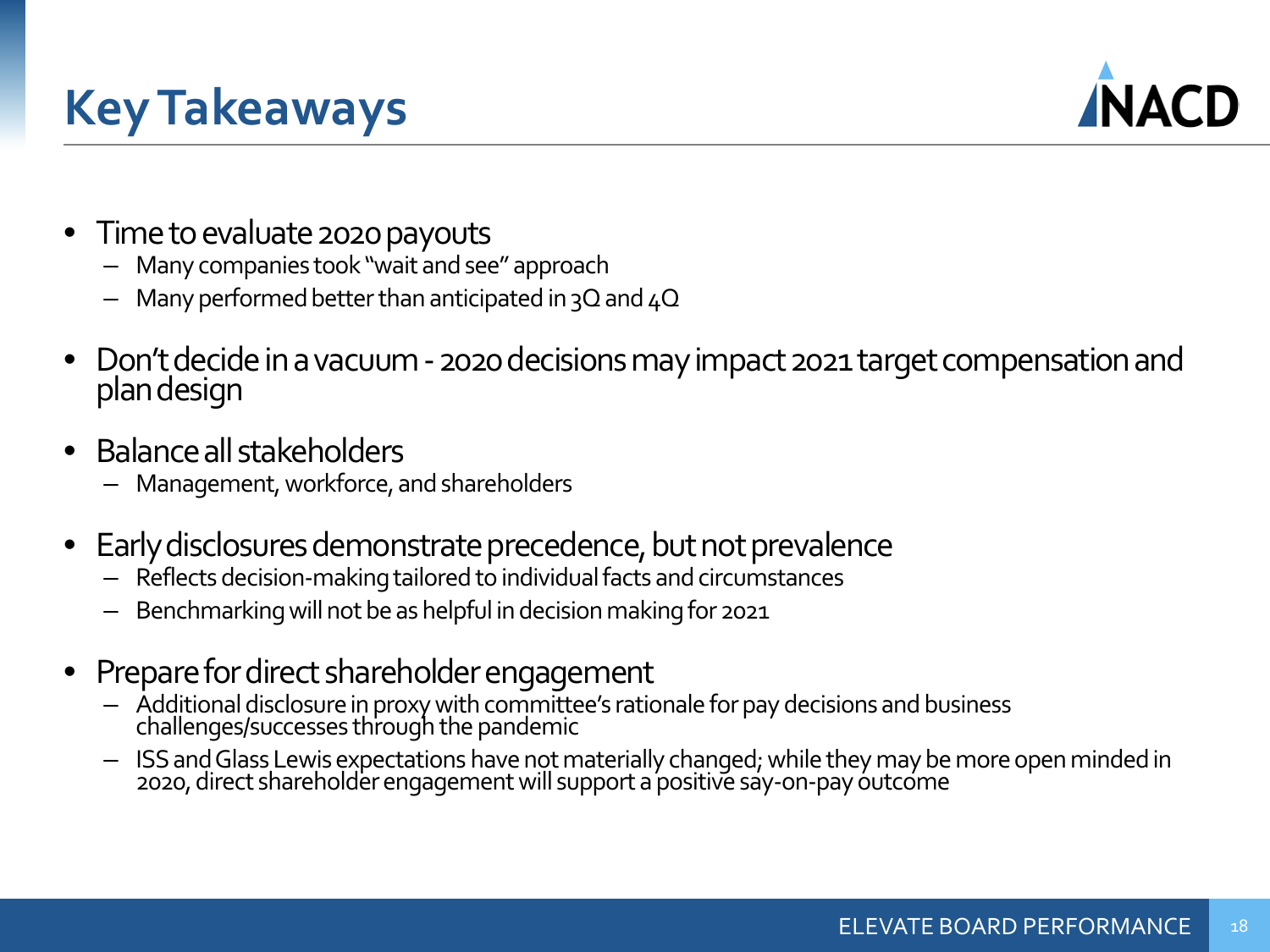



# **Questions**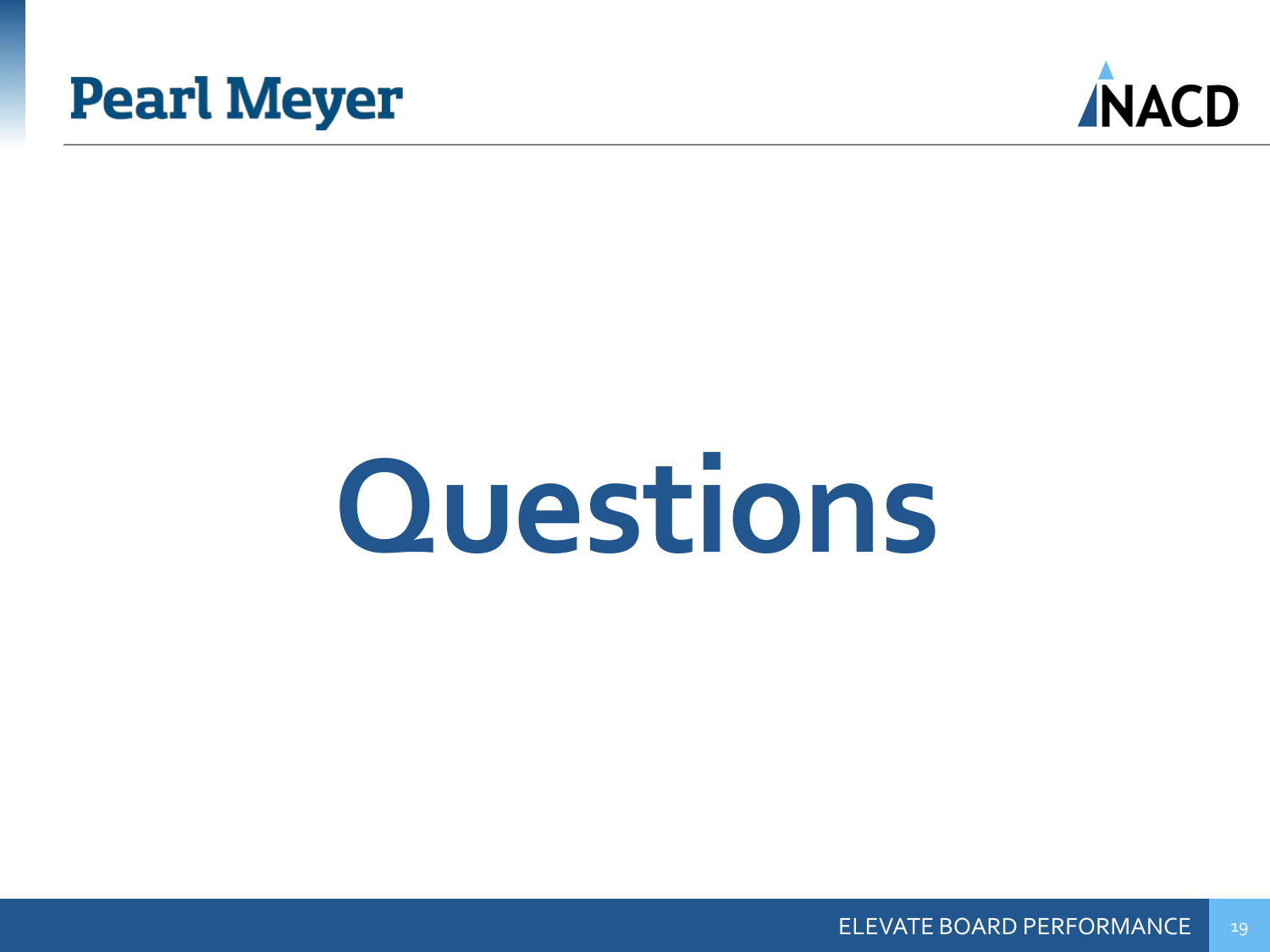

Join NACD and Pearl Meyer for our next Compensation Series webinar on January 28, 2021 at 2:00 PM (ET)

> Archives of earlier webinars in this series are available at [www.nacdonline.org/webinars o](https://www.nacdonline.org/insights/videos?series=154)r [www.pearlmeyer.com/knowledge-share](http://www.pearlmeyer.com/knowledge-share)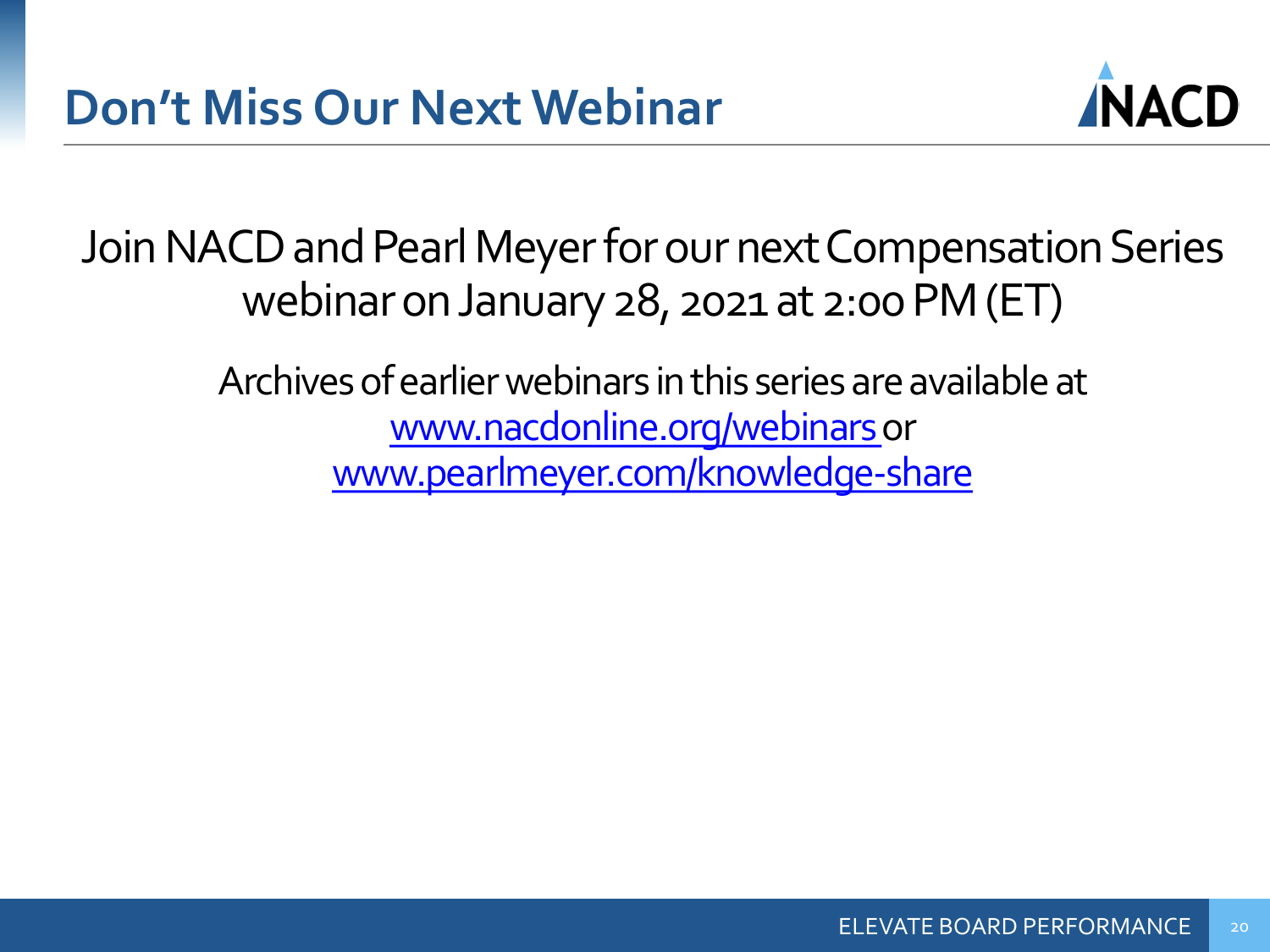**NACD Credentialing Information**



### **Interested in NACD director credentials?**



Certification.NACDonline.org Certification@NACDonline.org



NACDonline.org/Fellowship NACDFellowship@NACDonline.org